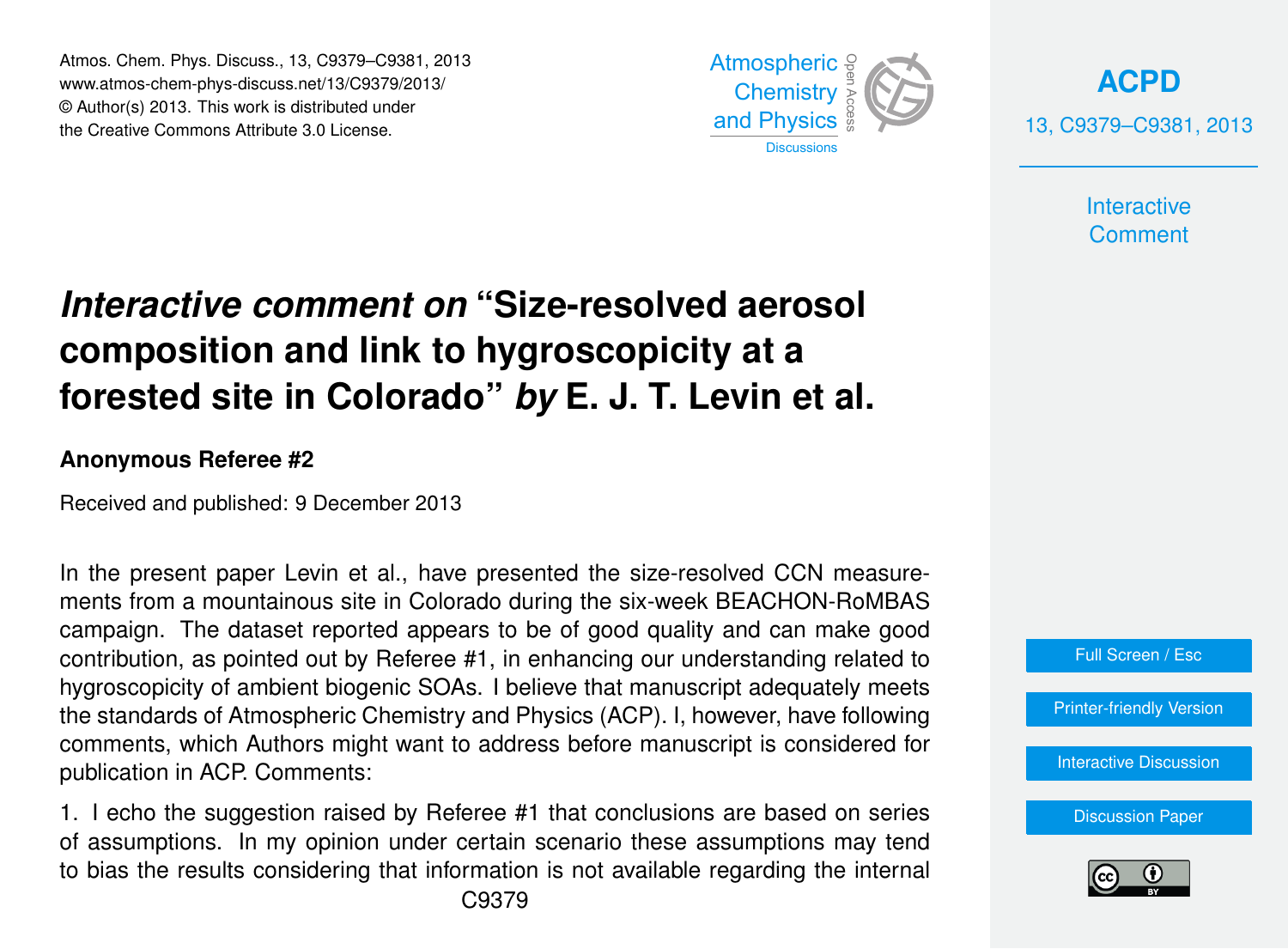mixing (and to an extent about external mixing) of the aerosols. Su et al., (2010) have demonstrated the spread of  $\kappa$  in the aerosol particle of same size to investigate the internal mixing. Hence, the lack of data about internal mixing could be crucial. In the present study no detailed discussion is presented about the assumption about internal mixing of the aerosol particles in the CCN active size range.

2. I wish authors could have given little more details about the measurement setup (mostly flows through various instruments used) and estimated uncertainties in the CCNC calibration. As described by Rose et al., (2008) choice of Köhler model and calibration accuracy can strongly affect the estimated supersaturation; more so for the lower supersaturation. These uncertainties could be further crucial in estimating/calculating the  $\kappa$  by means of huge under- or over-estimations. At least authors could consider adding a line addressing this.

3. The density assumption/calculations are not quite clear to me. May be authors could consider elaborating the details at appropriate places in the revised manuscript.

4. Please note that on page 23826 line 17 what authors refer to cloud processing may not be true in this case as Fors et al., (2011) and Hao et al., (2013) reported their results under different scenario. Authors might reconsider this sentence.

5. Referring the Fig. 1 on certain occasions the agreement between CCN  $\kappa$  and AMS  $\kappa$  shows considerable disagreement. Do authors have any explanation? Not sure if AMS mass was too low during this period.

6. Fig. 3 y-axis can be scaled from 0.4 to 1

7. Please note that Jurányi et al have also reported similar low kappa values from Boreal forest measurements. Authors might consider having couple of sentences comparing their results.

8. Why very few measurement results are presented from TDCIMS measurements?

## **[ACPD](http://www.atmos-chem-phys-discuss.net)**

13, C9379–C9381, 2013

**Interactive Comment** 

Full Screen / Esc

[Printer-friendly Version](http://www.atmos-chem-phys-discuss.net/13/C9379/2013/acpd-13-C9379-2013-print.pdf)

[Interactive Discussion](http://www.atmos-chem-phys-discuss.net/13/23817/2013/acpd-13-23817-2013-discussion.html)

[Discussion Paper](http://www.atmos-chem-phys-discuss.net/13/23817/2013/acpd-13-23817-2013.pdf)